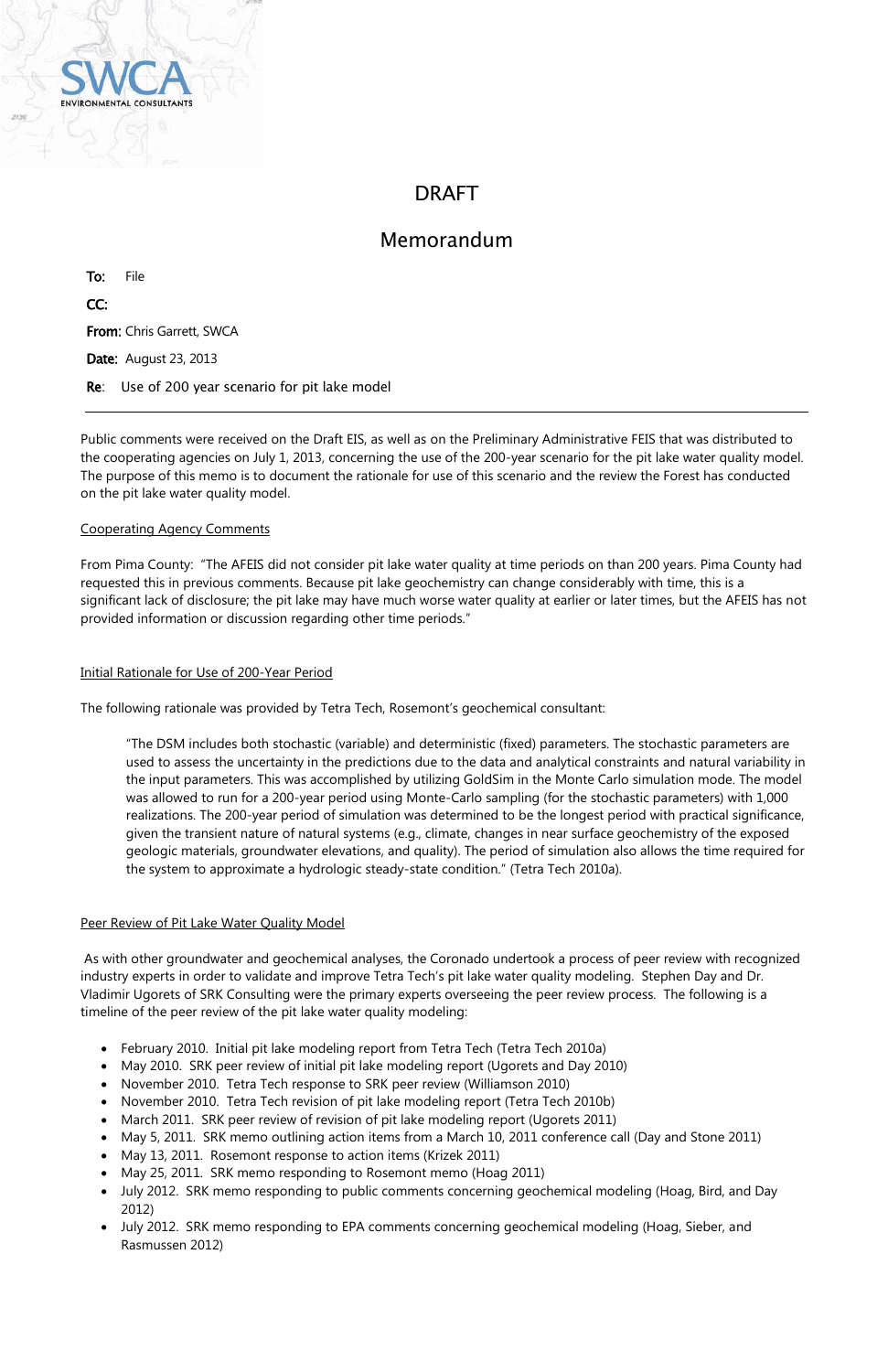The last two items were requests made directly by the Coronado in order to obtain professional opinions on public comments that were raised on the DEIS concerning the pit lake model, including comments raised by the EPA.

Throughout the peer review, SRK did not contradict the rationale or conclusions presented for the 200-year scenario for the pit lake model; however, the process did lead to additional exploration of water quality changes over time as described below.

### Further Exploration of Water Quality Changes over Time

In the revision to the pit lake water quality model (Tetra Tech 2010b), Tetra Tech undertakes an additional exploration of how individual water quality constituents change over time (Section 6.3). The changes in concentration of individual water quality constituents are modeled through year 1,000 (all constituents are modeled to continue to increase over time).

This investigation was not conducted in order to obtain estimates of water quality at year 1,000. Rather, the results of these estimates were meant to provide reasonable bounds for sensitivity analysis at year 200. Tetra Tech modeled low, average, and high geochemical loading at year 200 in order to provide a range of reasonable estimates of pit lake water quality. Tetra Tech cautions about the use of the water quality projections:

Over the 1,000-year simulation period, calculations were performed to provide low, average, and elevated chemical loading scenarios. This was done to provide a sensitivity evaluation of the model…Although water quality predictions were modeled to the 1,000-year simulation time-frame, these results should only be used for determining overall trends. Specific water quality predictions beyond the 200-year time-frame become excessively speculative based on the long simulation periods. (Tetra Tech 2010b)

#### Use of Water Quality Analysis in NEPA Analysis

Use of "speculative" information is problematic in the NEPA analysis. This is a common problem that has been encountered with all of the hydrologic models, because of the need to run them for long time periods into the future, and various methods have been used to ensure that EIS disclosures are reasonable. In the case of the pit lake water quality model, it was determined that the best course would be to:

- Rely upon the predicted pit lake water quality at 200 years to provide a reasonable prediction of pit lake water quality. Provide full disclosure in the EIS of these predictions.
- Acknowledge in the EIS that concentrations of most constituents will increase over time, although it also needs to be acknowledged that pH was predicted to remain neutral, which is one of the primary concerns voiced about the pit lake.